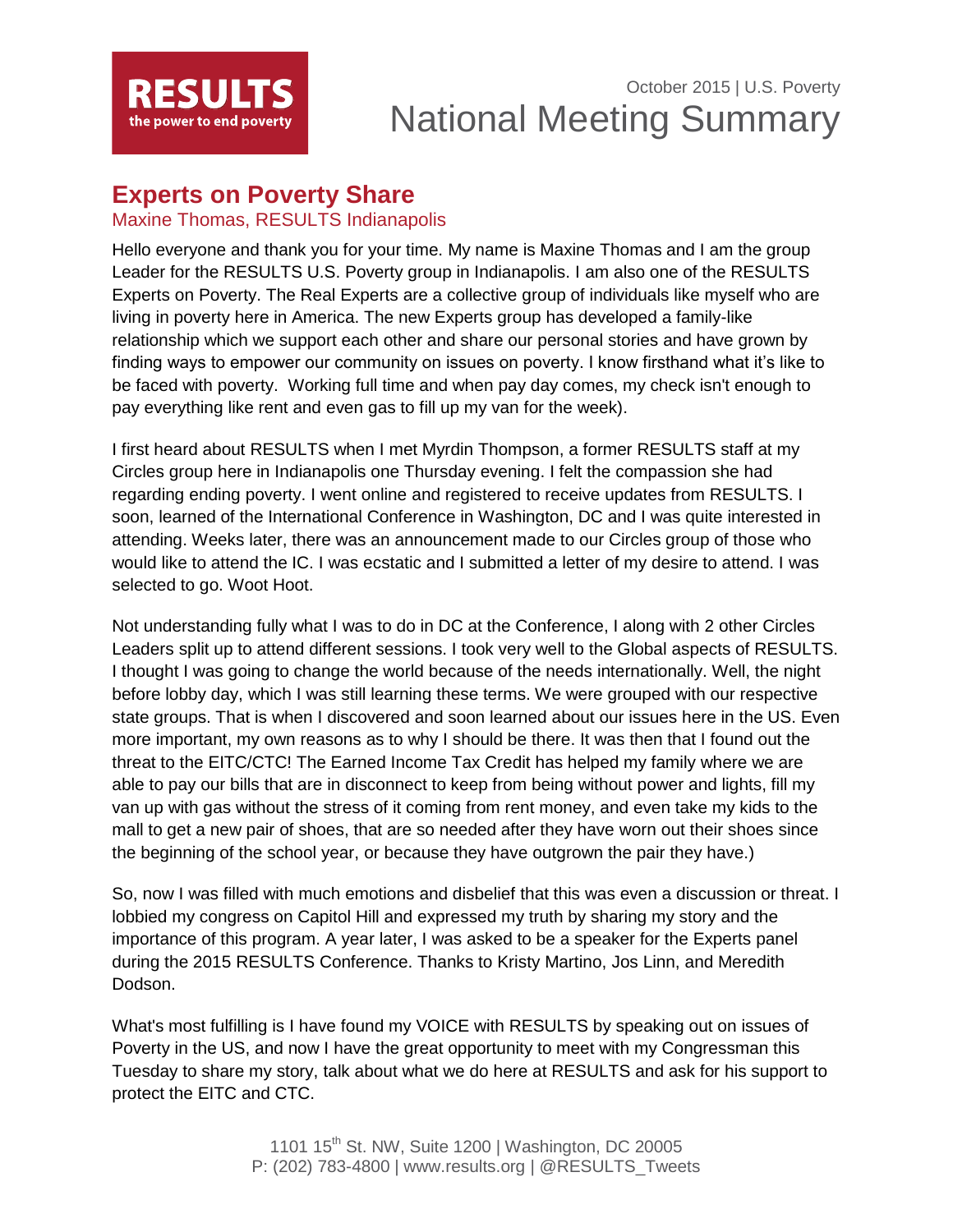# **Welcome**

Jos Linn, Grassroots Manager for U.S. Poverty Campaigns (Des Moines, IA)

Welcome to this month's webinar. You can [download the slides](http://www.results.org/uploads/files/2015-10_RESULTS_U_S_Poverty_National_Webinar_Slides.pdf) from the Take Action Box on the RESULTS Homepage

Thank you for your fabulous media work last month.

- Your media is keeping the EITC and CTC fresh in lawmakers' and your communities' minds – in fact, you're leading the way in getting attention on this in the media
- Since September 1, you've gotten 26 media pieces published 3 editorials, 6 op-eds, and 17 LTES
- This brings our yearly total to 137, only 7 away from breaking our all-time record (143 set in 2013)

Working to keep the pressure on Congress this month by meeting with MoCs and calling tax aides about saving the EITC and CTC provisions

Agenda for the Call

- Guest Speaker: Gideon Bragin of Sen. Sherrod Brown's office
- Overview of October Action
- Success stories from your recent media work
- Fundraising Announcement from Jerusa Contee
- Final Announcements

# **Economic Mobility Campaign Update and October Action Review**

#### Jos Linn

Congress is working to finalize a number of big issues this fall, including making certain business tax credits permanent. Yet, key provisions of the EITC and CTC will expire in 2017, which would force 16 million people into or deeper into poverty, half of them children. We need to make sure these families don't get lost in the mix!

Congress will be focused on a number of things over the coming weeks, including:

- House leadership battles
- Extending the United States Government's Debt Limit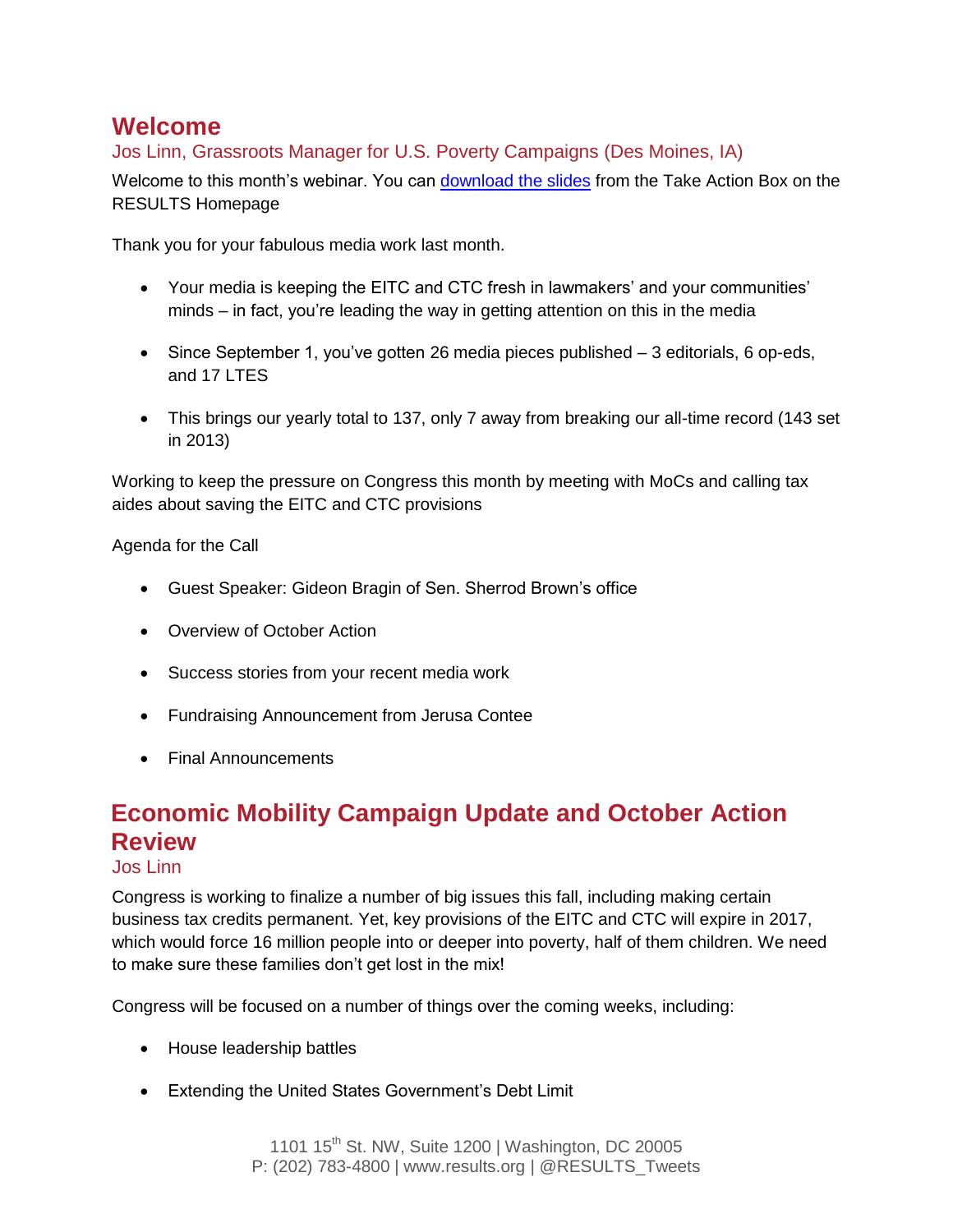- Sequestration/averting a government shutdown
- And meanwhile, there is less likelihood of a broader highway/tax deal

So now it looks like the fight over whether to just extend or make some tax provisions permanent will extend into December (or even early January). No matter when they make such a deal, we need to keep pushing that if they make permanent ANY business tax breaks, they must also save the EITC and CTC provisions. The conversations you have directly with senators and their staff are critical!

Set up face-to-face meetings with your senators and representatives this month and urge them to save the EITC and CTC provisions (Congress is on recess October 12-16). We also urge you to call Senate tax aides to reiterate this message.

For information on how to set up a face-to-face meeting with senators and representatives this month, see our Activist Toolkit at: [http://www.results.org/skills\\_center/milestone\\_12/.](http://www.results.org/skills_center/milestone_12/) Find the names of tax aides at: [http://capwiz.com/results/dbq/officials/.](http://capwiz.com/results/dbq/officials/) Use the talking points below when talking to senators:

- 1. **Introduce yourself** as a RESULTS volunteer who cares about children and families living in poverty.
- 2. **Ask them** if they are familiar with the Earned Income Tax Credit and Child Tax Credit.
- 3. Remind them that **the EITC and CTC are pro-work tax credits**  that lifted 9.8 million people out of poverty in 2014, including 5.2 million children.
- 4. Tell them that studies show that children who live in EITC households **grow up healthier, do better in school, and earn more as adults**.
- 5. Explain that **key provisions of the EITC and CTC will expire in 2017**. If that happens, 16 million people, including 8 million children, will fall into or deeper into poverty.



- 6. Tell them that some members of Congress want to make certain business tax credits permanent this year, while ignoring the needs of low-income working families.
- 7. Tell them **you oppose any tax legislation that makes tax breaks for business permanent and does not save the EITC and CTC provisions as well.**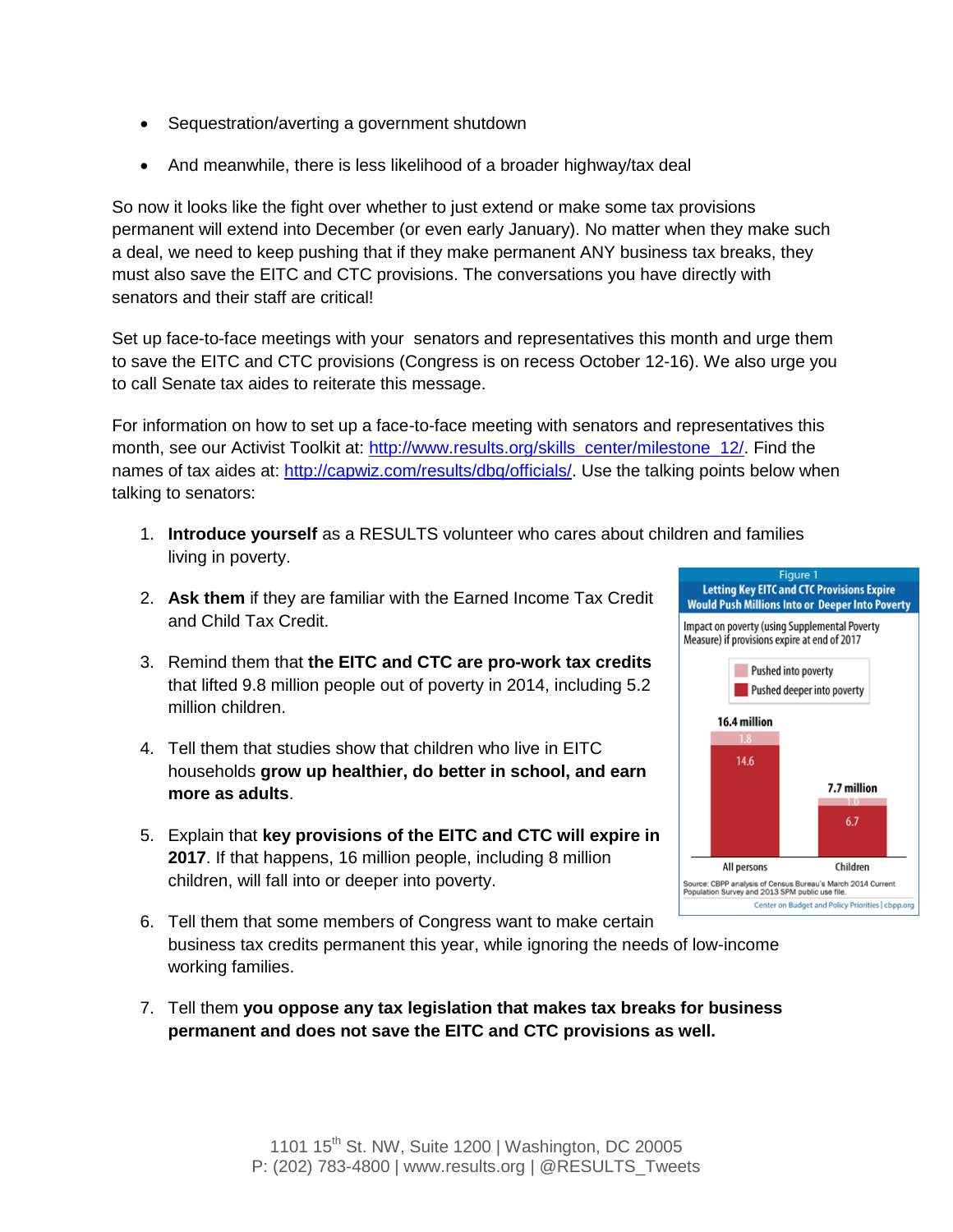8. Urge them to talk to Senate Finance Committee Chair Orrin Hatch and Ranking Member Ron Wyden and tell them to save the EITC and CTC provisions by making them permanent in any tax legislation that comes up this year.

If you schedule a meeting or plan to attend a town hall, contact Meredith Dodson [\(dodson@results.org\)](mailto:dodson@results.org) for help in getting you and your group ready. After any meeting or town hall event, be sure to follow up with the congressional staff and also fill out the RESULTS Lobby Report Form at [www.tinyurl.com/RESLRF.](http://www.tinyurl.com/RESLRF)

# **Guest Speaker – Gideon Bragin, Tax Policy Aide for Sen. Sherrod Brown (D-OH)**

Facilitated by Ginnie Vogts of RESULTS Columbus

### **Biography of Gideon Bragin**

- Senior Policy Advisor on tax and pension issues for Sen. Sherrod Brown (D-OH)
- Before joining Sen. Brown's staff, Gideon was a senior advisor for the Senate Democratic Policy and Communications Committee
- Served as tax, manufacturing, and education policy advisor for Rep. Mike Honda (D-CA-17)
- Was a Teach for America Corps member, teaching secondary education in Oakland, CA
- Received his Bachelor's Degree from Hampshire College and a Master's in Public Policy from Johns Hopkins University

#### **Questions for Gideon Bragin:**

**1. What is the current status of saving the 2009 EITC and CTC provisions and what opportunities do you see for our volunteers to make that happen this year (maybe touch on timing)?**

These credits are so important to so many families, yet unlike many business tax breaks, even small ones, they don't have an army of lobbyists. You all are what we've got. What RESULTS volunteers do is critical – letting representatives know what's important – in DC, at home.

Message for Republicans: if tax cuts for businesses, also for working families. If business needs certainty, so do families (NOTE from RESULTS staff: this is a message not just for Republicans; we need to be talking to Senate Democrats too)

Tell story of how the tax credits are important

You will be hit by two concerns:

- 1. "Fraud"
	- $\circ$  Be ready to counter right now improper payments being conflated with "fraud" and includes when error about who claims kids or are underpayments.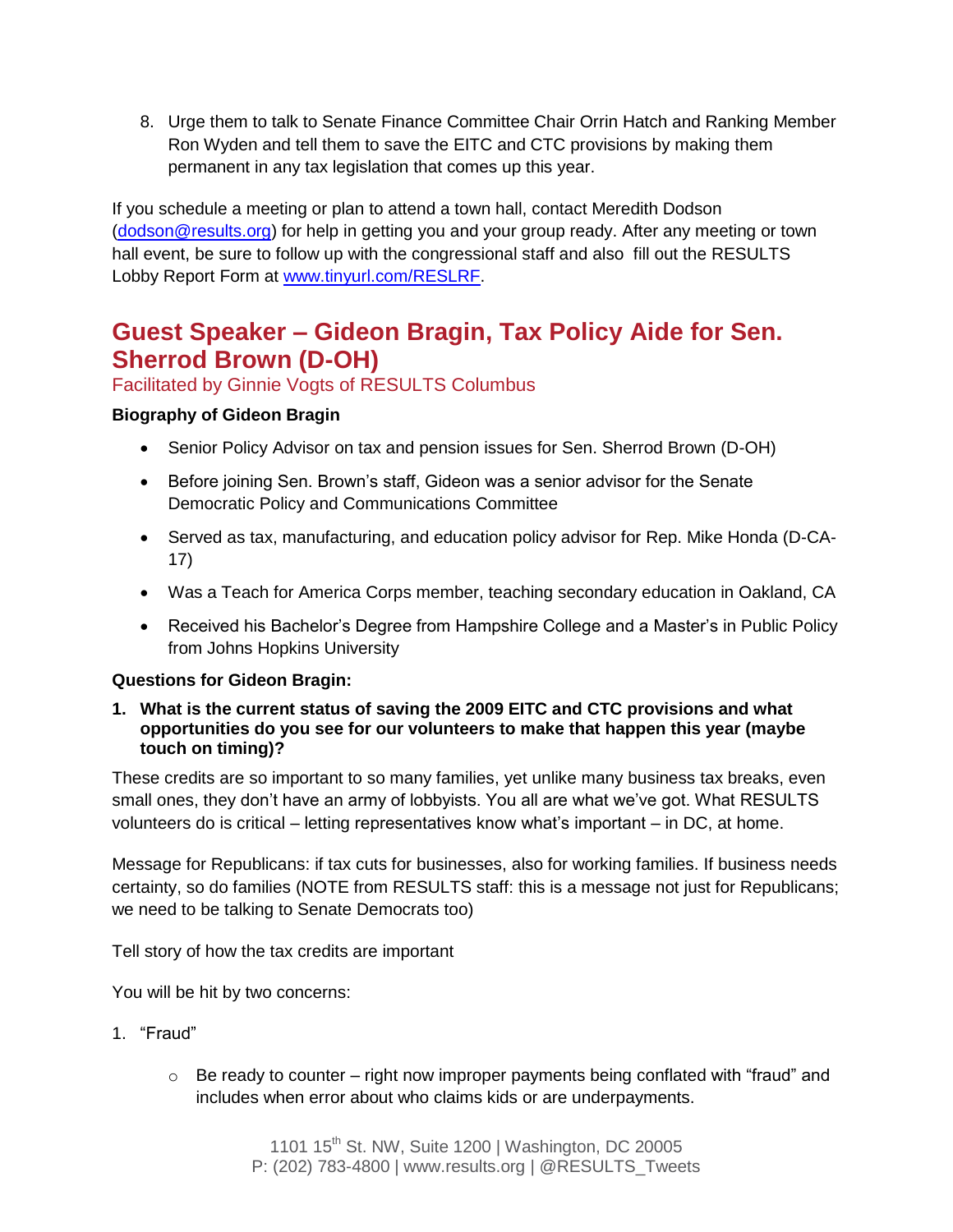- $\circ$  Can simplify process and also understand that the vast majority of tax fraud (\$50) billion!!!! per year) is by business.
- $\circ$  75 percent of EITC/CTC fraud is by paid preparers; Congress should embrace bipartisan proposals to regulate.
- o Plus, we should support VITA and other free prep sites.
- 2. Immigration:
	- $\circ$  Most of the parents claiming the Child Tax Credit with ITIN (because parents are not citizens) have kids who are U.S. citizens.

Timing of possible tax legislation this year?

- Lots of turmoil generally
- And unclear if Rep. Paul Ryan will become speaker [remember: he is now the chair of the tax writing committee]
- Might get tacked onto highway package (unlikely) or when government funding runs out 12/11 or House might be so ungovernable that we just extend it again.
- **2. Our action this month includes talking to tax aides about saving the expiring EITC and CTC provisions. What are the main points you would urge them to highlight in these conversations?**
- Republicans won't sign on to [S. 1012,](http://capwiz.com/results/issues/bills/?bill=66825161) Sen. Brown's EITC/CTC bill
- Not sure what action they can take outside of generally supporting it public indications would be helpful (especially making link to business breaks)
- When talking to members of Congress (especially Rs), mention Paul Ryan, Senators Marco Rubio and Mike Lee support the EITC. But important to note for ourselves that they talk about in context of reforms of safety net programs that many of us would NOT support. When you hear they support it, doesn't always mean you can take it to the bank.

## **Grassroots Question: Paul Hoffinger (Minnesota). Are there bipartisan economic arguments for EITC/CTC that can be made?**

I think they are and they are effective – mention history (EITC started by Ford, massively expanded by Reagan; CTC by George W Bush) and extremely effective tools to reward work Twice as many mothers entered workforce because of EITC as any of 1990s welfare reform.

#### **Grassroots Question: Albuquerque. Are any Senate Democrats opposed?**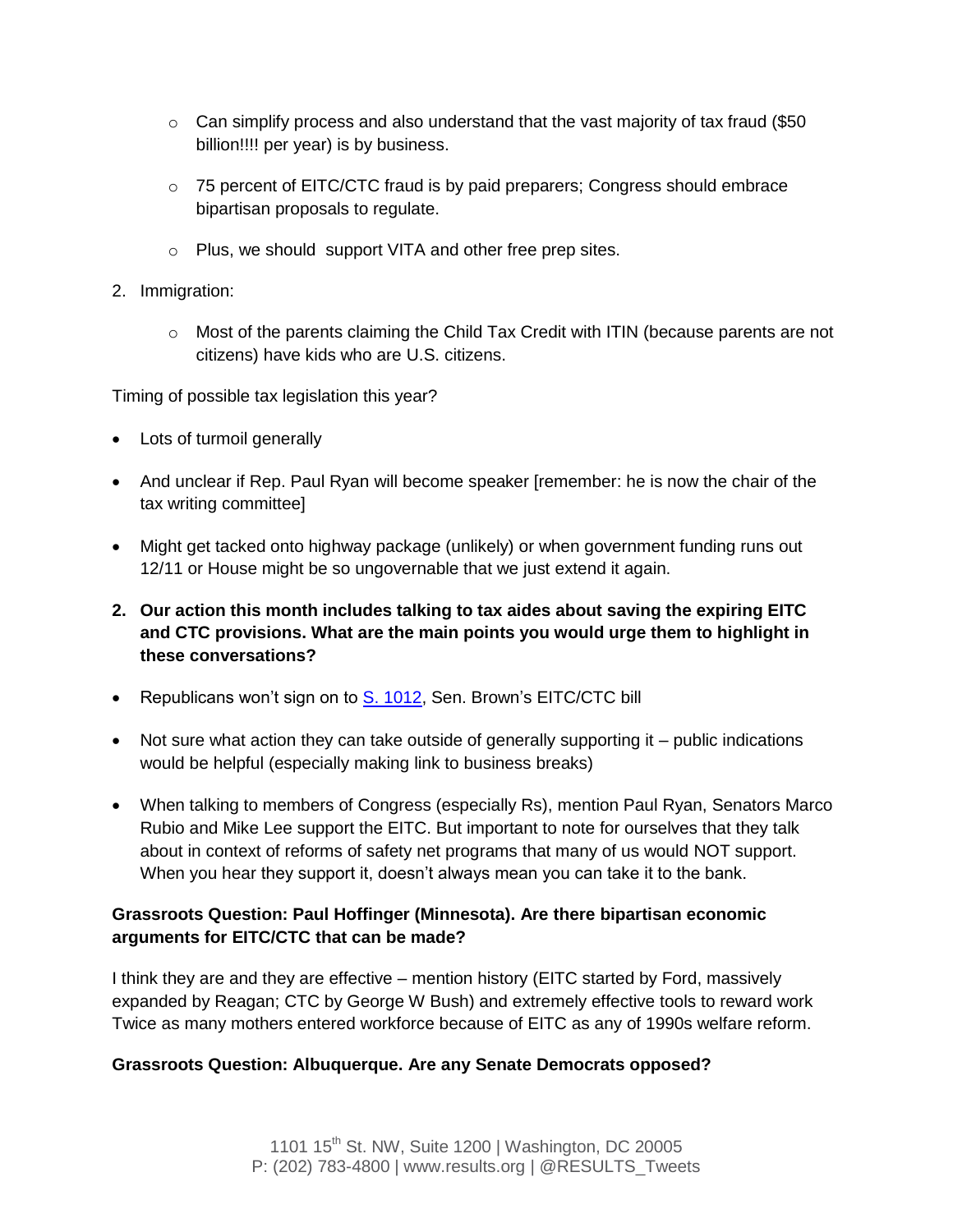Manchin and Donnelly not on Sen. Brown's bill for fiscal reasons; they don't support any unpaid for tax cuts. Rare for leadership to sponsor bills but Senator Reid has cosponsored.

## **Grassroots Question: San Diego. What is the best way to get the attention of a tax aide for member of Congress? And any general do's and don'ts?**

Staff is designed to manage people like you – they have staff to take meetings and feel like they were heard. I believe the best way to lobby members of Congress is to lobby them at home first – and that's the best way to get the attention of people like me. If members of Congress get questions at home, they very quickly put it on the agenda of their staff in Washington. For DC meetings, be extremely persistent – but don't keep going crazy asking for member meeting, you aren't going to get it if already refused. It's also tough to meet with staff – Gideon gets 50 meeting requests/day. Make the most of constituent coffees – often you get more time then than you would at a meeting.

To close, I want to say that when we started working on this, seemed impossible. But now some bipartisan sense that it might happen, and that is because of the work you do.

# **October Action Training**

Jos Linn

We want you to focus your efforts this week on getting face-to-face meetings during the Columbus Day recess. These meeting are very important in reminding members of Congress that any tax bill that passes this fall must include a permanent extension of the EITC and CTC provisions. If you do get a meeting, or plan to attend a local town hall meeting, please contact Meredith as soon as possible so she can help you and your group get ready.

But what if you can't get a meeting this week? The next best thing is calling the tax aide to talk about the issue. That's what this month's training is focused on. However, we're not going to spend time on what to say in these meetings. We've talking about the EITC and CTC for 6 years, so most of you already know what to say when you talk to them. And if you don't, the October Action has the talking points you need and sample responses to possible questions you may get.

Instead, I want to focus on planning for your call to the tax aides. Many of you may not have called an aide before, or feel intimidated if and when you do, and that prevents you from calling. It's understandable but also counter-productive because we don't call, we aren't advocating. So let's set up a plan her and now so that when you do call the tax aide about the EITC and CTC, you'll be ready to go.

1. **Who is going to call?** Each of your groups should have a point person for a member of Congress. That person is usually responsible for requesting meetings and building relationships with aides. However, each group is different or you may not have designated those point persons as of yet. So let's do it today. Let's take 1 minute and each of you decide who in your group will call to schedule a meeting and also call the tax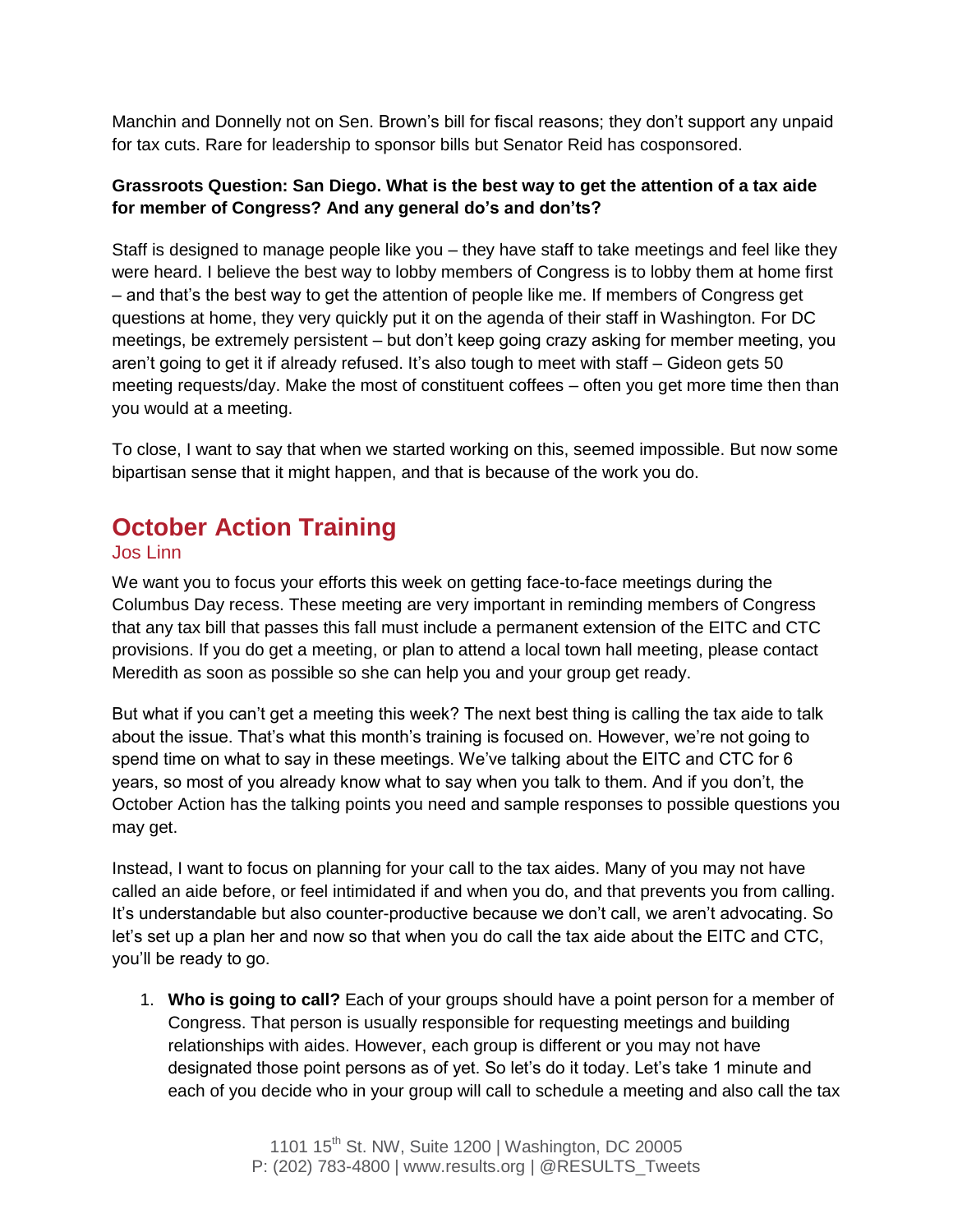aide to talk about the EITC and CTC. Make sure you have someone for both senators and the reps your group cover. You can find contact information on our Elected Officials page.

- 2. **Set a time to call about your meeting.** Since they are now on recess, we urge you to do it as soon as possible. Be sure to ask about town halls they may be doing this week too. If you are responsible for calling, please take ten seconds to write CALL MONDAY and the time you plan to call that day in your notes. The more specific you are, the more likely you are to do it. If you cannot get a meeting, contact the tax aide to set up a time to talk.
- 3. **Decide who will participate.** If you get a meeting or plan to call the tax aide, who in your group will participate? It's better to have a group go or call than just one person. Take two minutes to map out days when most or all of you could attend a meeting or participate in a call? Note that when planning a call to the tax aide, decide if you all will be together around a speakerphone and if so, where, or whether you'll use a conference call number. If the latter, you can ask the aide if they have one you can use or you can set one up through [www.freeconferencecalling.com.](http://www.freeconferencecalling.com/)
- 4. **Set a time to practice what you'll say.** As with most things in life, practice makes perfect. The same goes for advocacy. Before you do a meeting or make a phone call, you want to practice what you're going to say. For this month's action, we encourage you to do the same. We urge you take time after today's call or sometime next week to practice your talk with member of Congress or tax aide. If it's one person speaking, let them practice in front of the group and get feedback. If more than one person is speaking, divide up the speaking parts and practice with each other. This not only lets you hone your message, it helps you feel more confident about the conversation. As reviewed before, the October Action has talking points to help. Also, if you need help, contact Meredith to set up a lobby prep call [\(dodson@results.org\)](mailto:dodson@results.org); to practice a call to a tax aide, feel free to contact me [\(jlinn@results.org\)](mailto:jlinn@results.org).
- 5. **Plan for follow up.** Remember that your follow up from meetings and phone conversations is extremely important. Follow up gives you the chance to thank them again, reiterate your request, provide any supplemental information, and check on the status if your request. As you plan your meetings and calls today, make sure you know exactly who will handle the follow up and please designate time in your schedule to get it done.

Here are a list of resources to help with taking the October Action:

- [October Action:](http://www.results.org/take_action/october_2015_u.s._poverty_action/) includes talking points and responses to possible objections
- [RESULTS Summary](http://www.results.org/newsroom/upcoming_u.s._poverty_data_will_show_urgency_of_saving_pro_work_tax_credits/) of new Census poverty data and impact of EITC and CTC
- Center on Budget and Policy Priorities [EITC and CTC State Fact Sheets](http://www.cbpp.org/research/federal-tax/state-fact-sheets-the-earned-income-and-child-tax-credits)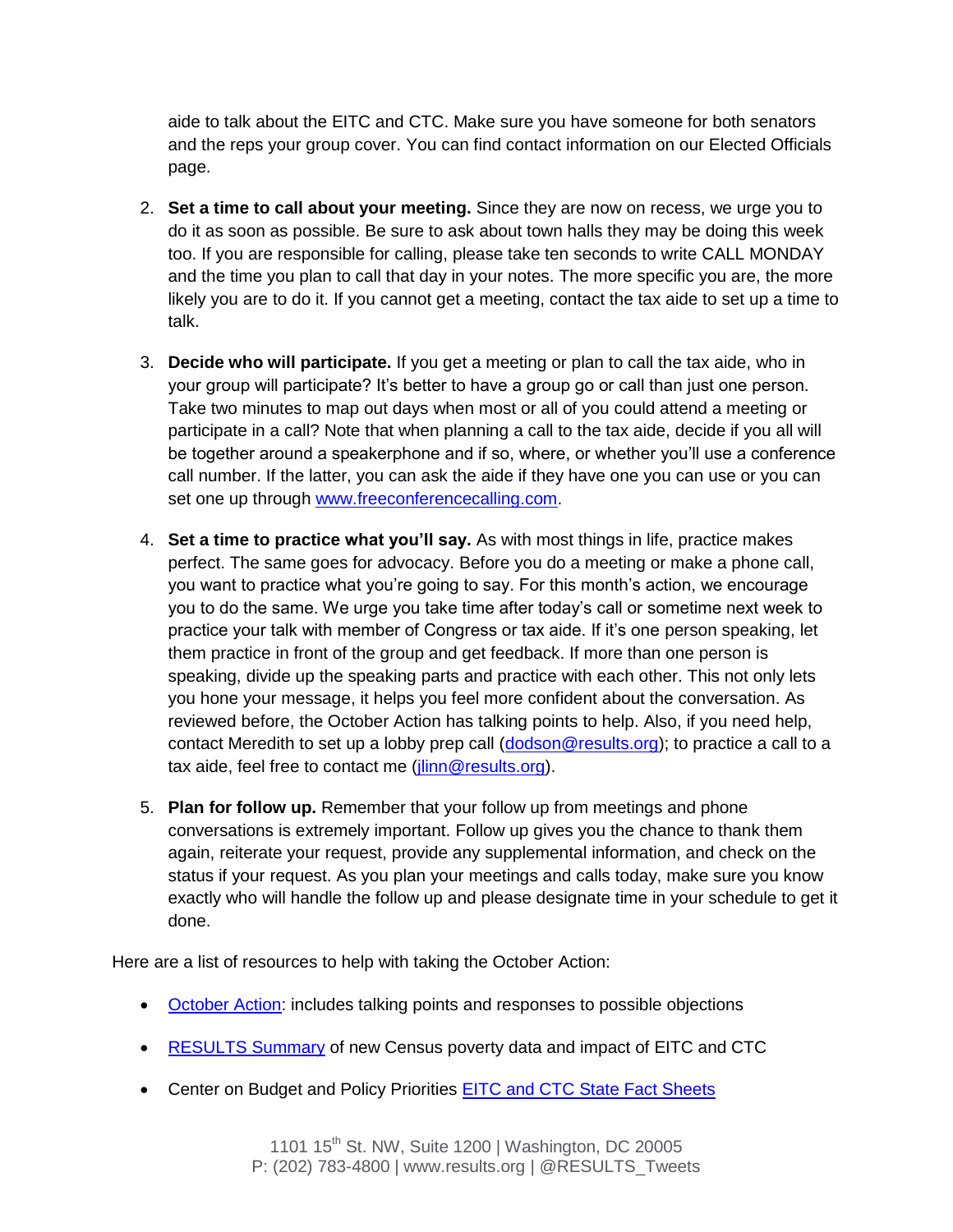- CBPP: [Number of people by state](http://www.cbpp.org/research/federal-tax/letting-key-provisions-of-working-family-tax-credits-expire-would-push-16) who would lose EITC and CTC benefits in 2017
- [American Fact Finder:](http://factfinder.census.gov/faces/nav/jsf/pages/index.xhtml) find state and local 2014 poverty data

# **Grassroots Shares**

### Facilitated by Tia Lewis, U.S. Poverty Intern

### **Sara Buckingham, RESULTS Baltimore**

*Sara submitted a [letter to the editor](http://www.baltimoresun.com/news/opinion/bs-ed-recession-letter-20150922-story.html) to the Baltimore Sun on the EITC/CTC thanking Maryland reps and senators for supporting the bills to make the 2009 provisions permanent. She then called out Rep. Ruppersberger to support these bills as well (Rep. Ruppersberger was not even Sara's representative). After the letter was printed, Rep. Ruppersberger's office called her and she explained why they wanted his support. As a result, he signed onto the House EITC and CTC bills. Persistence pays off. For more details about Sara's story, listen to the [webinar](http://www.results.org/skills_center/results_national_conference_calls/)  [recording.](http://www.results.org/skills_center/results_national_conference_calls/)*

### **Barbara Drake: REUSLTS Tampa**

*RESULTS has had a longstanding relationship with the Tampa Tribune regarding global advocacy issues, Numerous global op-eds, including 3 of mine have been published; however, The editorial writer Joe Guidry has never published letters or opinion pieces that I have submitted for RESULTS' U.S. Poverty issues.*

*I had my first face-to face meeting with Joe in September. Ken and Linda Schatz, retired RESULTS members were present. Ken introduced the request for global media, and I then explained the importance of making the 2009 improvements to the EITC and CTC permanent. I emphasized the Florida poverty rate and the need for bipartisan support. We talked about the timeliness of the article because of the possible vote in October and upcoming census data.*

*After our meeting I immediately sent Joe Guidry the RESULTS editorial/media packet. A little less than 2 weeks later Joe's editorial supporting the tax credits appeared in the Tampa Tribune, and he even quoted RESULTS. It may have also been helpful that we submitted 2 topics for Joe's consideration.*

*Our outstanding and new U.S. poverty advocates each used a different topic in response to the editorial and submitted their letters to the editor; all were printed. . Simultaneously, I had begun working with a new member of our group, Susan Datz, to write a letter for the Tampa Bay Times. It was published during the same week.*

*For the two Tampa Bay area papers we had an editorial and a total of 5 letters published about the EITC. The results were exciting and beyond my expectations. Other readers in the bay area responded to the editorial as well.*

*We all thanked the editor and look forward to continuing our relationship.*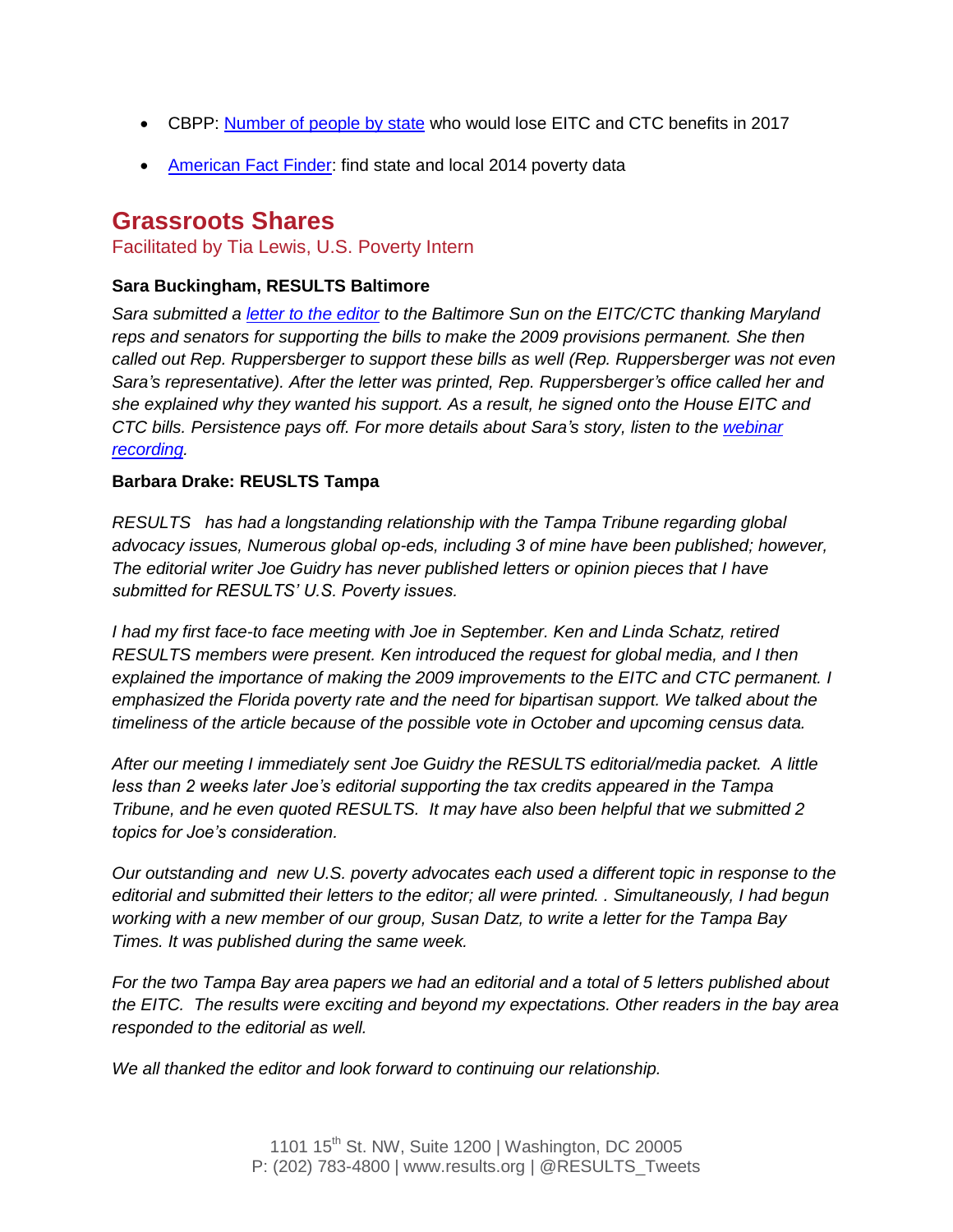*Each advocate submitted their letter to their respective Representatives and Senator's tax aides and we continue to follow through.*

Thank you, Sara and Barbara, and everyone else out there who submitted op-eds and letters or worked to get editorials published. It makes a difference. And please know, the issues are still very current so if you haven't tried for a media piece yet, it's not too late. Find links in last Tuesday's Weekly Update to help you or contact one of us on the U.S. Poverty Team.

Now let me turn it over to Jerusa Contee, our Senior Development Associate, to discuss our fall fundraising campaign and close the call with our final announcements.

# **Announcements**

## Jerusa Contee, Senior Development Associate

\$100,000 Grassroots Fundraising Goal!

- All year, RESULTS staff and development team have been working to secure the critical resources needed to power RESULTS' mission and are not done yet. They continue to cultivate donors, both large and small, and are in the midst of preparing to launch the annual End of Year Campaign.
- But RESULTS grassroots volunteers are a critical part of RESULTS' fundraising and we need your help. Unrestricted funding from individuals is essential to support our advocacy work as well as allow us to maintain our independence to work on the issues and strategic projects where we will have the most impact.
- To those of you who have not yet taken the opportunity to participate in a fundraising campaign in 2015, we invite you join us in committing to help RESULTS raise an additional \$100,000 through the Grassroots Fundraising Campaign.
- I know that \$100,000 can seem like a daunting number, but I also know the power that your collective impact has had in mobilizing 10x that number in funds around the world. If each of you or your groups would commit to raising \$1,000 we can raise the funds we need in no time. That is asking 10 people to make gifts of \$100, or 100 people to donate \$10.
- In the last two weeks, we have five volunteers and groups commit to participating in a fundraising campaign, committing to a total of \$16,000 towards the \$100,000 goal. And three of those are RESULTS staff members! Your own Jos Linn, Lisa Marchal, and Ken Patterson are in the middle of inviting their friends and family to support them in our work.
- Will you join them by launching your own individual or group effort? *Jerusa will talk through the different types of campaigns that can be launched.*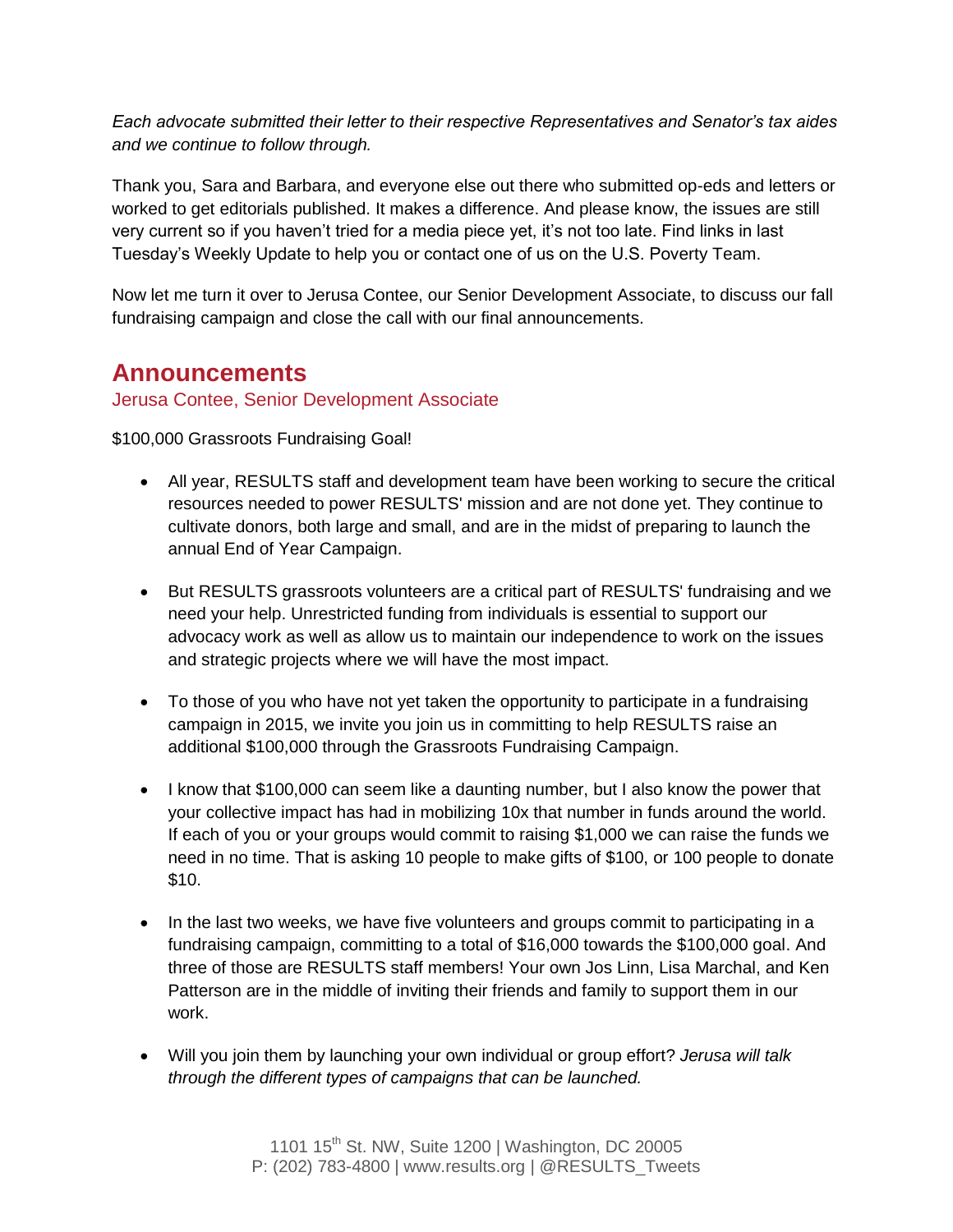Myself and Jen D. are here and ready to help you all launch your own online page, share our tips for spreading the news of your campaign to friends and family whether via social media, email, mailed letters, or the personal ask! **Jen DeFranco**: [jdefranco@results.org](mailto:jdefranco@results.org) or 773-688-8707; **Jerusa Contee**: [jcontee@results.org](mailto:jcontee@results.org) or 202-783-4800, x.131.

A few final Announcements:

- Remember that we will do another partial rebroadcast of this webinar with live Q&A this **Wednesday, September 16 at 8:00 pm ET.** We replay highlights from the call and then RESULTS staff will answer your questions. Anyone is welcomed to join – just call or login from wherever you are. Also, if you have group members who are not here today, please invite them to join us Wednesday night. Login online at:<http://fuze.me/28130766> or by phone at: (201) 479-4595, Meeting ID: 28130766#.
- Don't forget to contact Meredith if and when you get a face-to-face meeting to help you prepare. Also, once you've had your meeting, please fill out our Lobby Meeting Report Form. [www.tinyurl.com/RESLRF](http://www.tinyurl.com/RESLRF)
- The **RESULTS U.S. Poverty Free Agents will be meeting on Tuesday, October 20 at 1:00 pm and 8:00 pm ET** for their monthly support call. Login at <http://fuze.me/27491886> or by phone at (201) 479-4595, Meeting ID: 27491886. Contact Jos Linn [\(jlinn@results.org\)](mailto:jlinn@results.org) for details. If you'd like to join, contact Jos Linn for more details.
- If you or someone you know want to learn more about RESULTS and our work, join our next RESULTS Introductory Call on **Friday, October 30 at 1:00 pm ET**. Register for this or another call on the [Get Involved page](http://www.results.org/take_action/become_a_results_activist/) under the Join Us tab on the RESULTS website.
- Find these and other events in the [Events Calendar](http://www.results.org/events/events_calendar/) on the RESULTS website.
- RESULTS /RESULTS Educational Fund is looking to fill one of the four grassroots board position to serve a three year term beginning in November. Grassroots board members represent the volunteer body on the Board of Directors and on the Executive Committee of the Board. Grassroots board members play a particular role in representing grassroots perspectives on the board. Our grassroots board candidates include Mark Campbell of CA; Lisa Peters of Washington, DC; and Beth Wilson of WA State. We will include links to the nominee bios and webpage where you can vote in the webinar summary and next Tuesday's Weekly Update. You must vote by Monday, November 9 at midnight ET. You may vote for one candidate. You can click to view candidate bios at:<http://capwiz.com/results/utr/1/DCOHVHJVXM/EYKCVHKDIS/11015097151> and can vote here:

[http://capwiz.com/results/utr/1/DCOHVHJVXM/EYTWVHKDIT/11015097151>](http://capwiz.com/results/utr/1/DCOHVHJVXM/EYTWVHKDIT/11015097151).